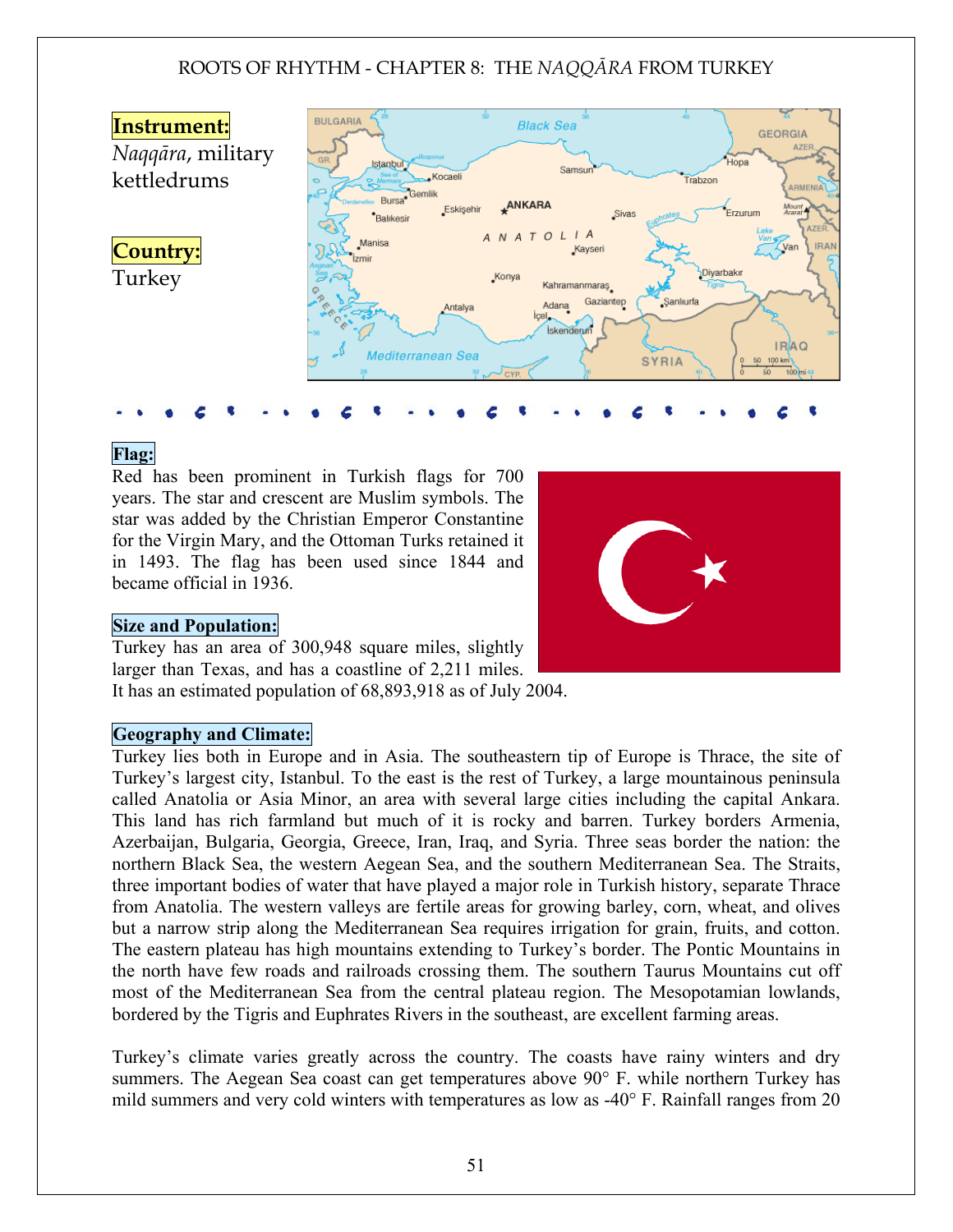inches along the western Aegean Sea to more that 100 inches near the Black Sea in the north. There is little rainfall on the western plateau making it difficult for farmers.

### Background and History:

Turkey is one of seventeen Middle Eastern countries that are interconnected by history, religion, and culture. Asian and European peoples have ruled what is now Turkey since ancient times. In the 1300s, Muslim Turks called the Ottomans began building a strong empire that controlled much of the Middle East, southeastern Europe and northern Africa. This meant that Islamic law controlled Turkish life for almost 1,000 years.

The earliest known people of Turkey, the Hittites, ruled Anatolia around 1500 B.C. They were conquered by the Romans in 63 B.C. After his conversion to Christianity in 330 A.D., Constantine the Great moved the capital of the Roman Empire to Constantinople, what is now Istanbul. In 1071 A.D., the Seljuk Turks conquered most of Anatolia (now central Turkey), and almost three hundred years later the Ottoman Turks captured Constantinople, which marked the historical beginnings of the Ottoman Empire (1326-1922). The Ottomans captured Constantinople in 1453, ending the Byzantine Empire. The Ottoman Empire reached its peak in the 1500s, ruling much of the Middle East as well as parts of northern Africa and southeastern Europe.

A series of military defeats between 1783 and 1914 gradually reduced the territory of the Ottomans, and as an ally of Germany, Turkey lost much of its remaining land after WWI. In 1923, Mustafa Kemal Atatürk (a title meaning "father of the Turks") set up the Republic of Turkey and began a nationwide modernization effort that included doing away with many Islamic traditions. Turkey joined the United Nations in 1945 and soon afterward the U.S. gave aid for Turkey's resistance to Soviet expansion. After a military coup in 1960, free elections followed a year later. Turkey intervened militarily on the island of Cyprus in 1974 to protect Turkish Cypriots and prevent a Greek takeover. There was a second military takeover in Turkey in 1980 and again a return to civilian control in 1983.

Relations between Turkey and Greece have improved over the past several years. In 1984, a Kurdish separatist group initiated attacks in southeast Turkey, often using terrorist tactics to try to attain its goal of an independent Kurdistan. Turkey is now in a period of economic growth.

# Culture:

Nearly all of the Turkish people are Muslims, followers of Islam. However, in the 1920s the government discouraged or forbade people from practicing Ottoman traditions of the past, particularly those customs associated with Islam. Turkish people are 80 percent Turkish and 20 percent Kurdish, an Islamic group living in southeast Turkey. The population is 99.8 per cent Muslim with the remainder composed of Christians and Jews. The official language is Turkish, but Kurdish, Arabic, Armenian and Greek are also spoken. As a developing country, over half of the workers are farmers but since the 1940s the economy has become more industrialized. About half of present-day Turks live in the cities and half live on farms. Houses range from thatched roof homes to those built with cement blocks for the middle class. Turks are famous for their *shish kebab* (shish kah-bob), meat and vegetables cooked on a stick. A favorite sport is wrestling while covered in olive oil. Students are required to attend school until age 15, and 70 percent of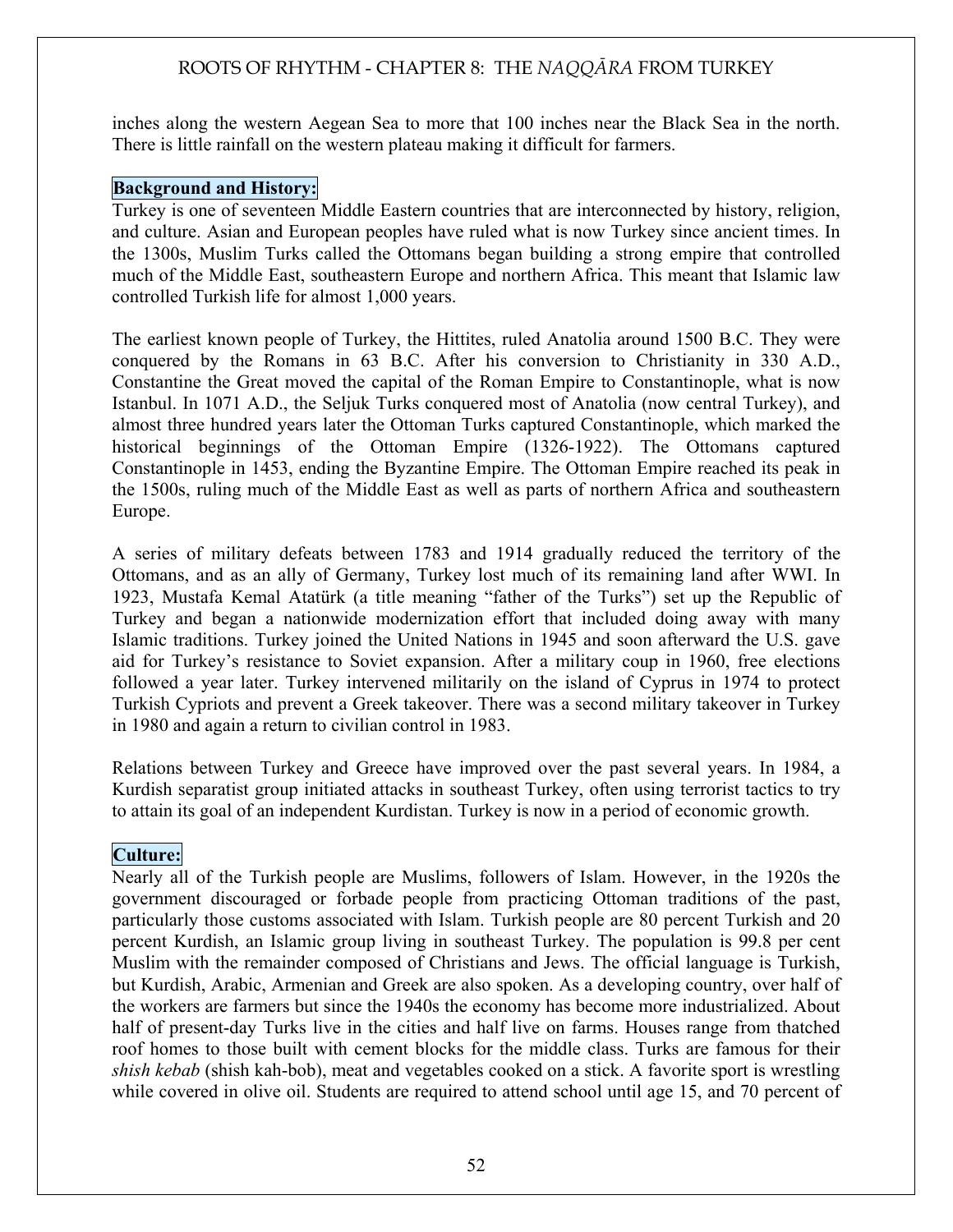people over the age of 15 can read and write. One of Turkey's major artistic contributions is in architecture, particularly its great domed Byzantine cathedrals and Islamic mosques.

The musical focus of this lesson is the *nagqara* (nah-cah-rah), two small kettledrums used in one of the most influential types of music from Turkey's past, the Janissary (jan-uh-sehr-ee) or *Mehter* (mek-tair) military band. In Turkish military terms a Janissary is a highly trained professional soldier forming the core of the sultan's guard, first established in the 1300s. This group originally consisted of slaves and prisoners of war, but even as disciplined soldiers they were considered slaves of the sultan, a Muslim monarch in Turkey.

Over many centuries the Ottoman Turks expanded their empire through military conquest, and as they did, percussion music was an important part of those battles. Percussion was important for three reasons: it inspired soldiers to win, it signified the importance of the leaders, and it frightened the enemy. This military music was performed as a sign of majesty, splendor, and power even though the music itself evolved from humble carnival music. The dignity and sacred nature of the state are expressed in the hitting of the drum. Composers of this type of music carefully used these instruments for this desired effect. During a war the ruler was housed in a large tent and the ruler's two large kettledrums or *kös* (coss) stood in front of his tent. The *kös* are a larger version of the original *naqqara* kettledrums. The Janissary or *Mehter* band played under the ruler's standard or emblem, and the two were always used together.

The *Mehter* band began in 1299 when Osman Gazi was given a *tabl* or *davul* as a symbol of his new high rank of *bey* or lord. The *Mehter* band played when the ruler left the tent, and the *kös* played special beats to demonstrate the ruler's power (called "beating the *nevbet*"), especially to cause fear in the enemy. The *kös* would signal the soldiers when to attack or halt. If the *Mehter* was destroyed the battle could more easily be lost. During peace the drums and *Mehter* were used to help spread news and announcements on behalf of the state. The largest and most important *Mehter*, the Sultan's *Mehter* Band or "Tabl ü alem-I hassa" would have nine of each instrument (see Music: Instruments & Rhythm section below); later up to sixteen might be used. Aside from the ruler, other important people in the government might have their own *Mehter* band and these groups would be found in many provinces in the country.

As Ottoman expansion moved into southeastern Europe, the power and effect of *Mehter* music made a tremendous impression on European composers. The German Christoph Gluck (1714- 87), the Austrian Wolfgang Mozart (1756-91) and the German Ludwig van Beethoven (1770- 1827) were impressed by these bands and incorporated this music and these instruments into their compositions. As a result of this influence, many of the wind and percussion instruments found today in the modern marching band and concert orchestra came from the Turkish Janissary bands. Today's drum majors likely originated with the *Mehter* conductor. The long association of kettledrums with trumpets can be heard today in the theme music for the Olympic Games.

Janissaries lasted for hundreds of years but were dissolved in 1826 when they threatened the sultan's authority. Reestablished in 1914, the Royal *Mehter* Band, called the *Mehterhane-I Hakani*, was attached to the Imperial Military Museum. The band was abolished again in 1935 until 1952 when it was reformed as an institution of historical importance at the Istanbul Military Museum. Today this band performs several times a week and at special official ceremonies. It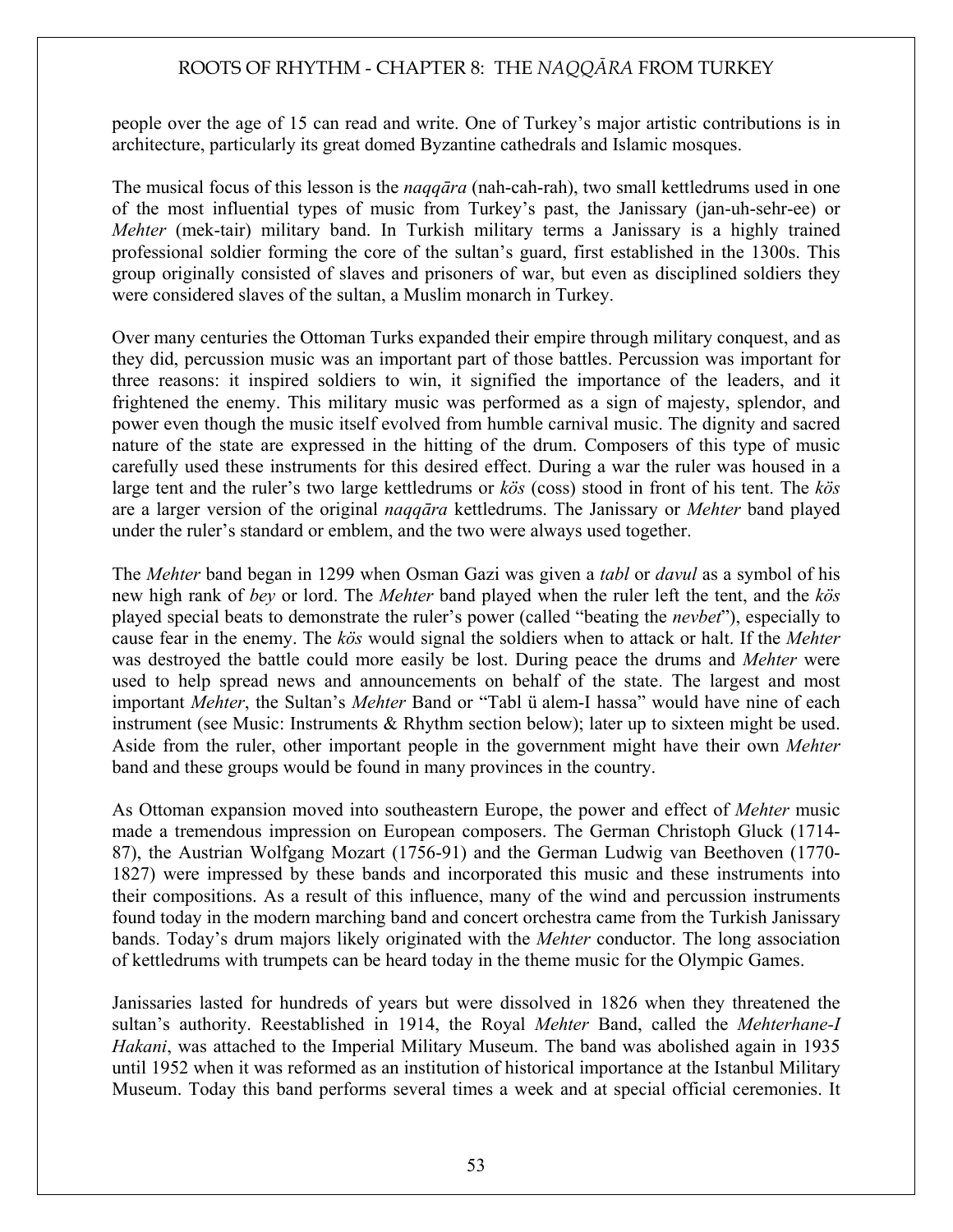reminds the Turkish people and visitors about the significance and history of the Ottoman Empire.

### Music: Instruments & Rhythms

Instruments: The *Mehter* band might have six long trumpets or *borus* (bo-ruz), ten long oboes or *zurnas* (zur-nahs), six pairs of cymbals or *zils* (zilz), eight large cylindrical drums or *davul*s (duh-vuls), several pairs of large kettledrums or *kös*, and eight sets of small kettledrums or *naqqara*. Whether marching or mounted on horseback, this ensemble projected a wall of sound that could be heard far into the distance. Percussion instruments used in the *Mehter* band are shown below in the Resources section.

The Arabic *naqqara* has many names including *nakkare, naghara*, and *naker*; today it is commonly referred to as *küdüm* in Turkey. Its forms vary as well, but the instrument mainly consists of two small bowl-shaped kettledrums made of metal, wood, or clay with skin heads that are laced on to the drums. The two drums are slightly different sizes, under a foot in diameter, often have gut snares, and are tied together and attached to the player's waist or held at the left side against the body. A stick inserted through the lacing on the drum increases tension on the head. *Nagqara* are usually played with small cloth-covered beaters. The *kös* are a large version of the *naqqara* made of copper, covered with decorative cloth, and struck with large sticks. A version of the *naqqara* called *nakers* reached Europe by the 1200s and was used in many types of music. Because of this, the Arabic *naqqara* are considered the predecessors of the modern European timpani. The *naqqara* likely originated in Syria as a portable set of drums with nomadic tribes.

Rhythms: There are many Middle Eastern rhythms but this lesson will focus on two distinct Arabic rhythms played by a *Mehter* band: one has eight fast counts and the other has nine slow counts. When referring to rhythms in the Middle East, the three basic strokes on a drum help with the rhythm. The stroke "dum" stands for a low sound and "tak" for a high sound; two fast high strokes would be "taka," either two hits by the same hand or a combination of right and left. The musicians march to a distinctive rhythm--after three beats they turn to the right and left, followed by these words in Arabic: "Rahim Allah, Kerim Allah" (Merciful God, Gracious God).

The two rhythms presented in this lesson, *Ayub* (eye-yoob) and *Karsilama* (car-see-lah-mah), are two important types of Turkish beats. *Ayub* is a fast eight-beat count with an alternating "dum" and "tak," but the "tak" after the first count is slightly delayed. So instead of playing the sounds "dum….tak….dum….tak," the *Ayub* rhythm is "dum……tak dum….tak." The repeated "dum" sound gives the rhythm a trance quality, which is why it is used by the whirling dervishes, a Muslim religious sect in Turkey. The second rhythm, *Karsilama*, means "face to face," a reference to its use in dance. Its slow nine-count rhythm has double time or "taka" hits on most of the "tak" strokes as follows: "dum…taka…dum…taka…dum…taka…dum…tak…taka."

### Listen & Play Along: \*Use *Roots of Rhythm* CD Notes to support this section.

*Note to teachers: if instruments are not readily available, consider having students make their own (a general activity for making drums can be found in the Roots of Rhythm: Introduction section, and a specific naqq!ra-making activity can be found in the Resources area of this section) or encourage them to improvise - using everyday items such as buckets, containers,*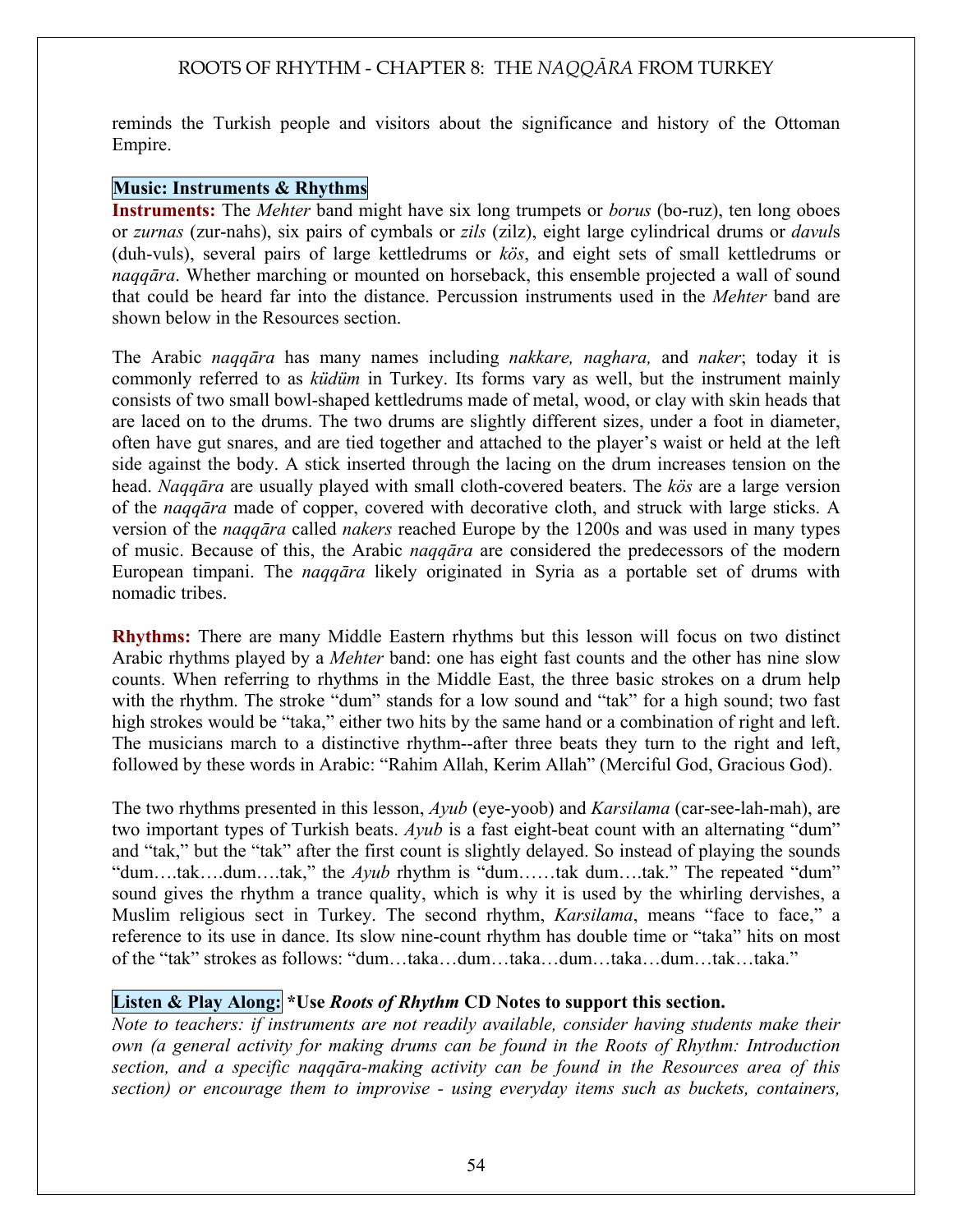*phone books, desk tops, etc., as instruments. Rhythms can also be created with body percussion including hand clapping, foot tapping, finger snapping, etc.* 

Listen to Track 65 of the Roots of Rhythm Companion CD to hear the sound of the nagq*ara* in *Mehter music. Listen to Track 66 for the Karsilama rhythm*. Now it's time to play along. If you don't have these instruments, see the Resources section for instructions on how to make your own *naqqara*, or use instruments from the music classroom as substitutes. For example, use bongos for the *naqqara*, two tom toms, large and small, for the *kös*, small "rhythm instrument" cymbals for the *zils*, and a medium tom-tom for the *davul*. Find a thin twig to hit the left side of the *davul* for the "smack" sound.

*Listen to Track 67-76 of the Roots of Rhythm Companion CD and play along with the rhythms.*  Say the "dum" and "tak" sounds along with the *Ayub* rhythms on the CD. If you can say it, you can play it. Have others say or clap the various rhythmic parts with you, as students do in Turkey. Now add the double "taka" hits as you try the *Karsilama* rhythm.

Listen to the CD again, read the notation and play the *Ayub* and *Karsilama* rhythms provided in the Resources section below. Try the accented rhythms in bold first.

### *Naqq!ra*:



Photograph by Craig Woodson.